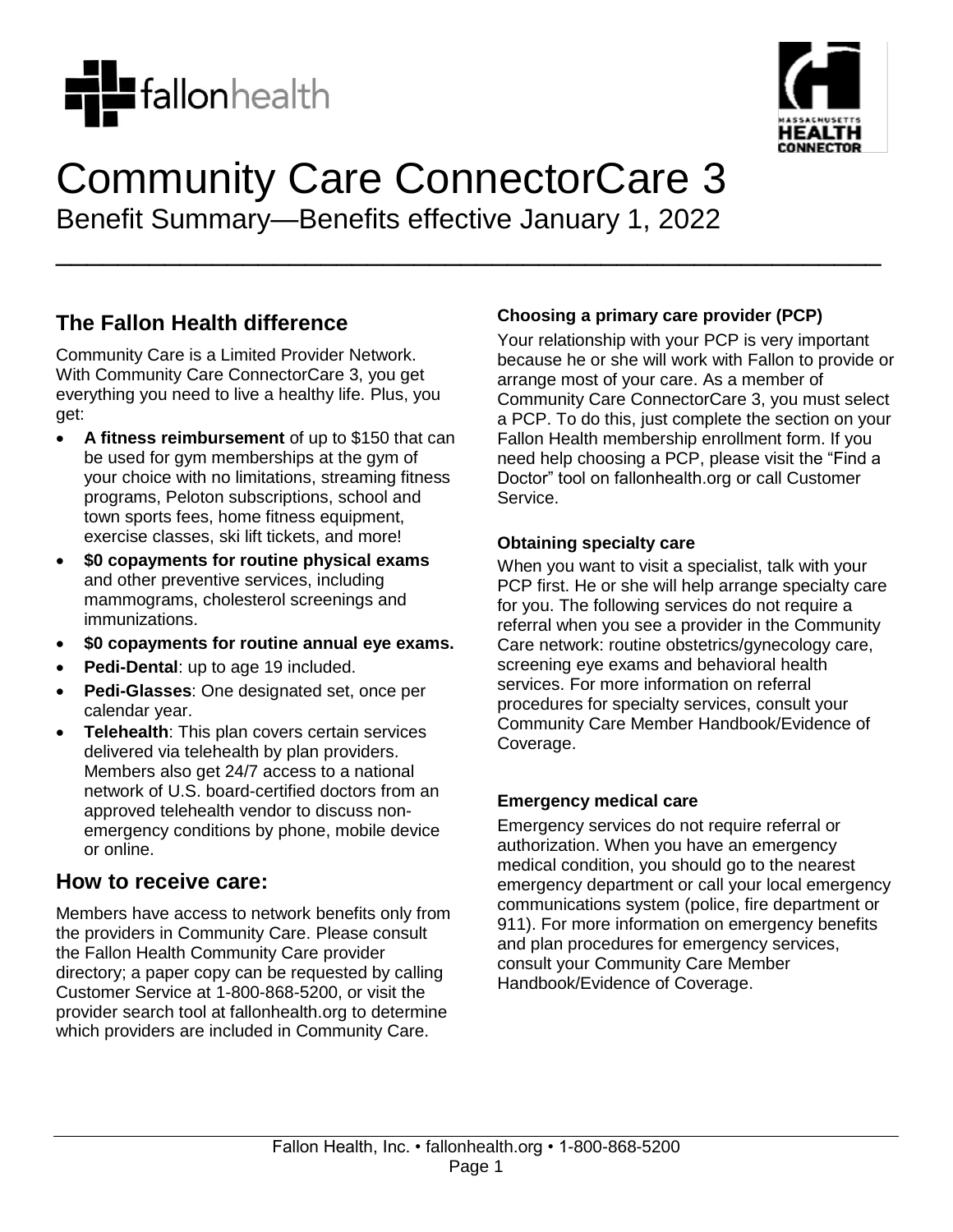| <b>Plan specifics</b>                                                                                                                                                                                                                                                                                       |                                      |
|-------------------------------------------------------------------------------------------------------------------------------------------------------------------------------------------------------------------------------------------------------------------------------------------------------------|--------------------------------------|
| <b>Benefit period</b><br>The benefit period, sometimes referred to as a "benefit year," is the 12-month span of<br>plan coverage, and the time during which the deductible, out-of-pocket maximum and<br>specific benefit maximums accumulate.                                                              | Jan. $1 - Dec. 31$                   |
| Out-of-pocket maximum<br>The out-of-pocket maximum is the total amount of deductible, coinsurance and<br>copayments you are responsible for in a benefit period. The out-of-pocket maximum<br>does not include your premium charge or any amounts you pay for services that are<br>not covered by the plan. | \$2,250 Individual<br>\$4,500 Family |
| <b>Benefits</b><br><b>Office</b>                                                                                                                                                                                                                                                                            | Your cost                            |
|                                                                                                                                                                                                                                                                                                             | \$0                                  |
| Routine physical exams (according to MHQP* preventive guidelines)                                                                                                                                                                                                                                           |                                      |
| Primary care visits to treat an injury or illness (in-person or by telehealth)<br>(If you choose to get these services by telehealth, you must use a plan provider who offers the<br>service by telehealth.)                                                                                                | \$15 per visit                       |
| Specialist visits (in-person or by telehealth)<br>(If you choose to get these services by telehealth, you must use a plan provider who offers the<br>service by telehealth.)                                                                                                                                | \$22 per visit                       |
| Urgent care (limited service clinics, e.g., Minute Clinic)                                                                                                                                                                                                                                                  | \$22 per visit                       |
| Routine eye exams (one every 12 months)                                                                                                                                                                                                                                                                     | \$0                                  |
| Telehealth visits for non-emergency conditions by an approved telehealth<br>vendor<br>(For more information on covered telehealth services, consult your Community Care Member<br>Handbook/Evidence of Coverage)                                                                                            | \$15                                 |
| Short-term rehabilitative services (physical and occupational therapy, limited to<br>60 visits combined per benefit period)                                                                                                                                                                                 | \$20 per visit                       |
| Prenatal care                                                                                                                                                                                                                                                                                               | \$15 first visit only                |
| <b>Preventive services</b><br>Tests, immunizations and services to help screen for diseases and improve early<br>detection when symptoms or diagnosis are not present                                                                                                                                       | Covered in full                      |
| Diagnostic lab services<br>Tests and services that are intended to diagnose or check the status of a disease or<br>condition                                                                                                                                                                                | Covered in full                      |
| Diagnostic x-ray services<br>Tests and services that are intended to diagnose, check the status of, or treat a<br>disease or condition                                                                                                                                                                      | Covered in full                      |
| Diagnostic other (EKG, ultrasound, colonoscopy, etc.)<br>Tests and services that are intended to diagnose, check the status of, or treat a<br>disease or condition                                                                                                                                          | Covered in full                      |
| Imaging (CAT, PET, MRI, Nuclear Cardiology)                                                                                                                                                                                                                                                                 | \$60 per visit                       |
| Chiropractic care                                                                                                                                                                                                                                                                                           | \$15 per visit                       |

#### Fallon Health, Inc. • fallonhealth.org • 1-800-868-5200 Page 2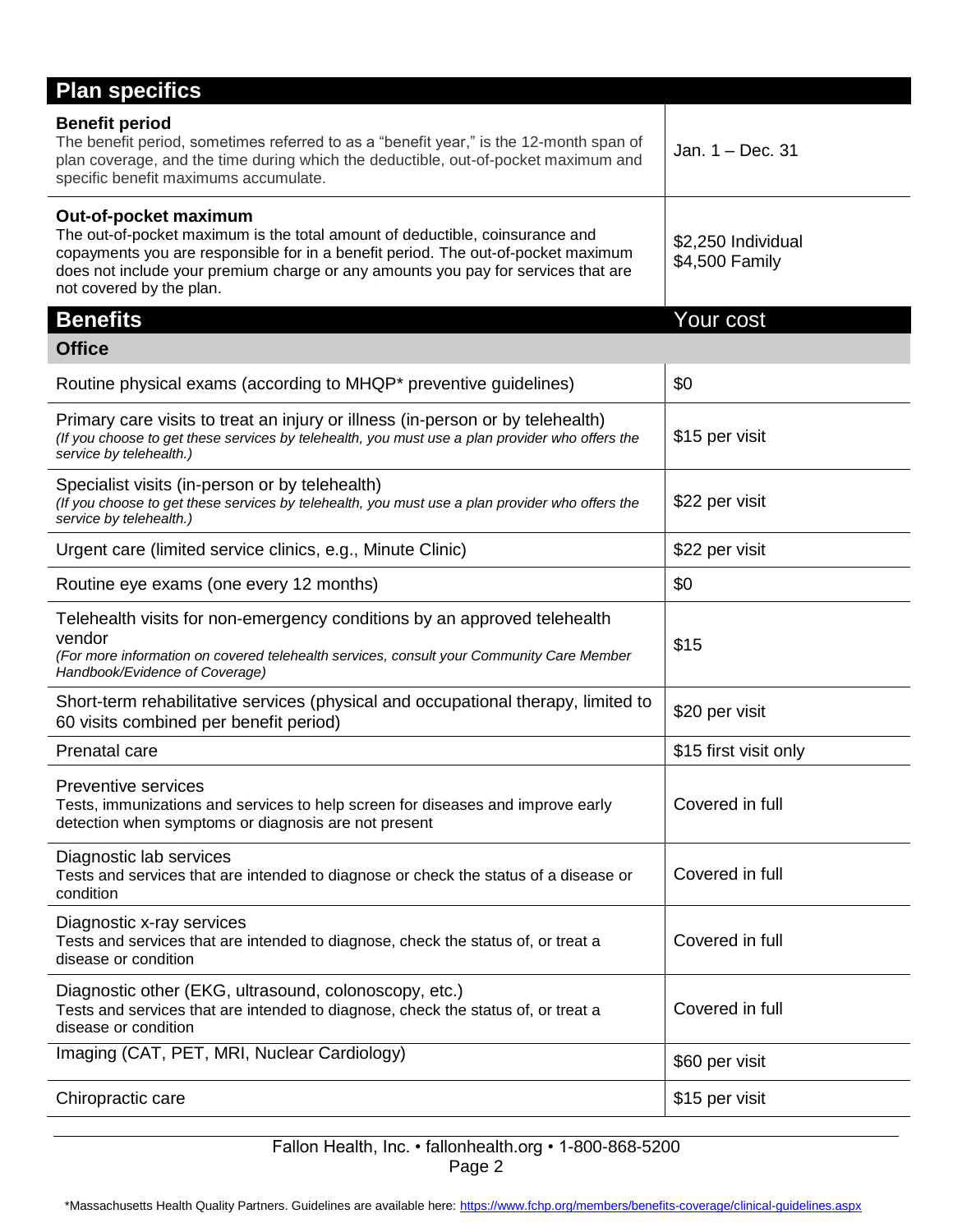| <b>Benefits</b>                                                                                                                                                                                                              | Your cost                                                                    |
|------------------------------------------------------------------------------------------------------------------------------------------------------------------------------------------------------------------------------|------------------------------------------------------------------------------|
| <b>Prescriptions</b>                                                                                                                                                                                                         |                                                                              |
| Please note: Specialty medication that falls under the medical benefit will apply<br>toward your deductible. For more information, please contact Fallon Health's<br>Customer Service Department at 1-800-868-5200.          | Tier 1/Tier 2/Tier 3/Tier 4                                                  |
| Prescription drugs, insulin and insulin syringes<br>(Note: Standard plan members have access to at least one insulin vial and one insulin<br>pen injector dose for each major type of insulin at the Tier 1 copayment level) | \$12.50/\$25/\$50/\$50<br>(30-day supply)                                    |
| Generic contraceptives and contraceptive devices                                                                                                                                                                             | \$0<br>(30-day supply)                                                       |
| Brand contraceptives with no generic equivalent (prior authorization required)                                                                                                                                               | With prior authorization: \$0<br>(30-day supply)                             |
| Brand contraceptives with a generic equivalent (prior authorization required)                                                                                                                                                | With prior authorization:<br>Tier 3: \$50<br>Tier 4: \$50<br>(30-day supply) |
| Prescription medication refills obtained through the mail order program                                                                                                                                                      | \$25/\$50/\$100/\$100<br>(90-day supply)                                     |
| <b>Inpatient hospital services</b>                                                                                                                                                                                           |                                                                              |
| Room and board in a semiprivate room (private when medically necessary)                                                                                                                                                      | \$250 copayment                                                              |
| Inpatient hospital care including, but not limited to, physician and surgeon<br>services, physical and respiratory therapy, and intensive care services.                                                                     | Covered in full                                                              |
| Childbirth/Inpatient maternity and newborn care                                                                                                                                                                              | \$250 copayment                                                              |
| <b>Same-day surgery</b>                                                                                                                                                                                                      |                                                                              |
| Same-day surgery in a hospital outpatient or ambulatory care setting                                                                                                                                                         | \$125 per surgery                                                            |
| <b>Emergencies</b>                                                                                                                                                                                                           |                                                                              |
| Emergency room visit                                                                                                                                                                                                         | \$100 copayment<br>(waived if admitted)                                      |
| <b>Skilled nursing</b>                                                                                                                                                                                                       |                                                                              |
| Skilled care in a semiprivate room                                                                                                                                                                                           | Covered in full                                                              |
| <b>Substance abuse</b>                                                                                                                                                                                                       |                                                                              |
| Office visits (in-person or by telehealth)<br>(If you choose to get these services by telehealth, you must use a plan provider who offers the<br>service by telehealth.)                                                     | \$15 per visit                                                               |
| Detoxification in an inpatient setting                                                                                                                                                                                       | Covered in full                                                              |
| Rehabilitation in an inpatient setting                                                                                                                                                                                       | Covered in full                                                              |
| <b>Mental health</b>                                                                                                                                                                                                         |                                                                              |
| Office visits (in-person or by telehealth)<br>(If you choose to get these services by telehealth, you must use a plan provider who offers the<br>service by telehealth.)                                                     | \$15 per visit                                                               |
| Services in a general or psychiatric hospital                                                                                                                                                                                | Covered in full                                                              |
|                                                                                                                                                                                                                              |                                                                              |